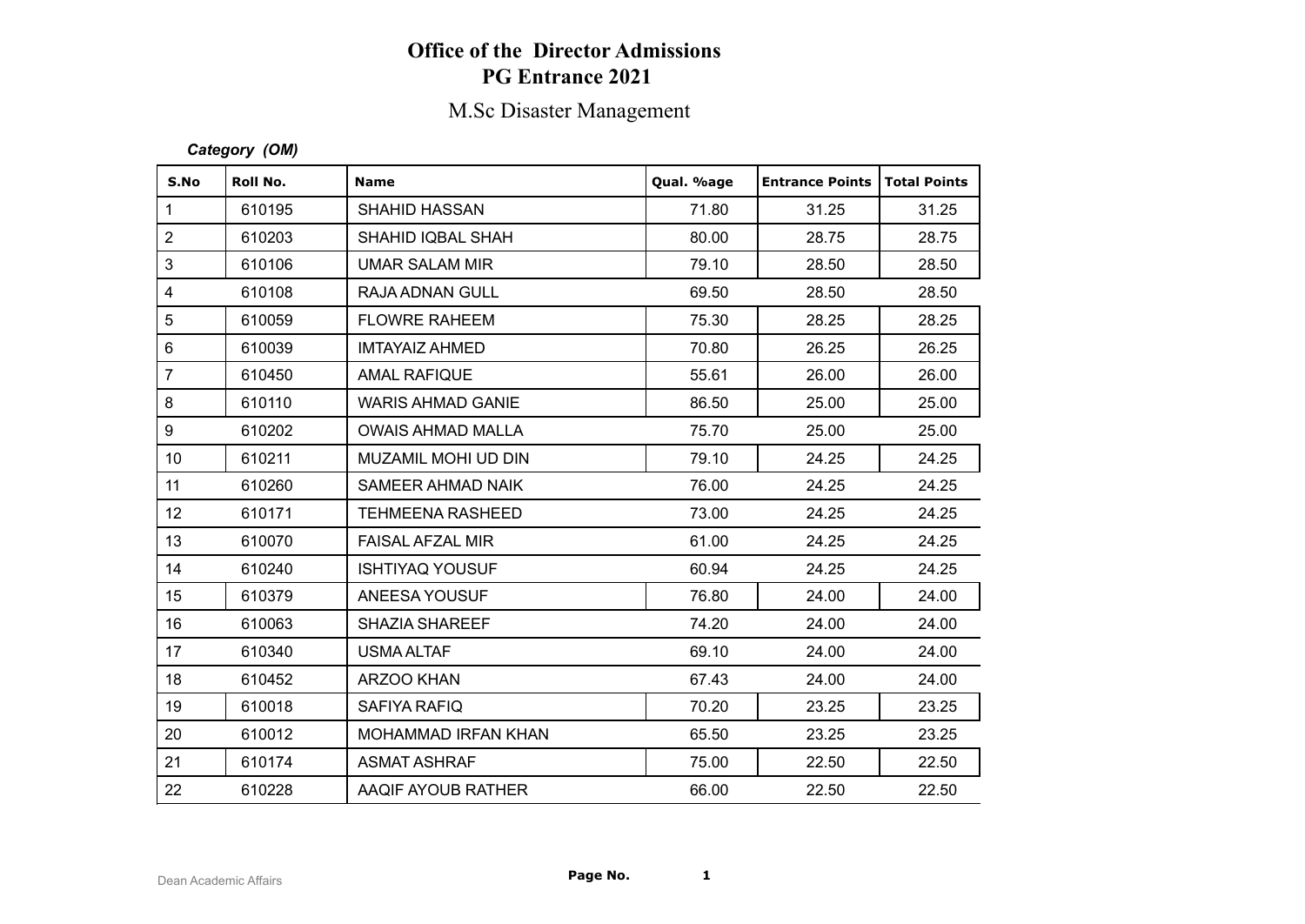# **Office of the Director Admissions PG Entrance 2021**

# M.Sc Disaster Management

*Category (ST)*

| S.No | Roll No. | Name                  | %age<br>Oual. | <b>Entrance Points   Total Points</b> |       |
|------|----------|-----------------------|---------------|---------------------------------------|-------|
| 23   | 610402   | <b>MARYAM KHATOON</b> | 68.50         | 15.75                                 | 15.75 |

*Category (RBA)*

| S.No | Roll No. | <b>Name</b>              | Qual. %age | <b>Entrance Points   Total Points</b> |       |
|------|----------|--------------------------|------------|---------------------------------------|-------|
| 24   | 610342   | KULSUMA QUADIR           | 76.80      | 22.25                                 | 22.25 |
| 25   | 610478   | SAJAD AHMAD BHAT         | 50.83      | 21.75                                 | 21.75 |
| 26   | 610107   | <b>JUNAID YASEEN MIR</b> | 82.70      | 20.75                                 | 20.75 |

*Category (WUP)*

| S.No             | <b>Roll No.</b> | <b>Name</b>       | Qual. %age | <b>Entrance Points   Total Points</b> |       |
|------------------|-----------------|-------------------|------------|---------------------------------------|-------|
| ົາ<br>$\epsilon$ | 610391          | SAJAD AHMAD HAJAM | 69.40      | 21.00                                 | 21.00 |

*Category (CDP)*

| S.No | ' Roll No. | <b>Name</b>            | Qual. %age | <b>Entrance Points   Total Points</b> |       |
|------|------------|------------------------|------------|---------------------------------------|-------|
| 28   | 610412     | FAROOQ<br><b>AZRAT</b> | 72.90      | 20.25                                 | 20.25 |

*Category (NCC)*

| S.No | Roll No. | <b>Name</b>            | Oual. %age | <b>Entrance Points   Total Points</b> |       |
|------|----------|------------------------|------------|---------------------------------------|-------|
| 29   | 610020   | <b>HILAL HAMID DAR</b> | 65.50      | 21.50                                 | 21.50 |

*Category (PHC)*

| S.No | Roll No. | <b>Name</b>          | . %age<br>' Oual. | <b>Entrance Points   Total Points</b> |      |
|------|----------|----------------------|-------------------|---------------------------------------|------|
| 30   | 610414   | <b>TANVEER AHMAD</b> | 56.73             | 9.25                                  | 9.25 |